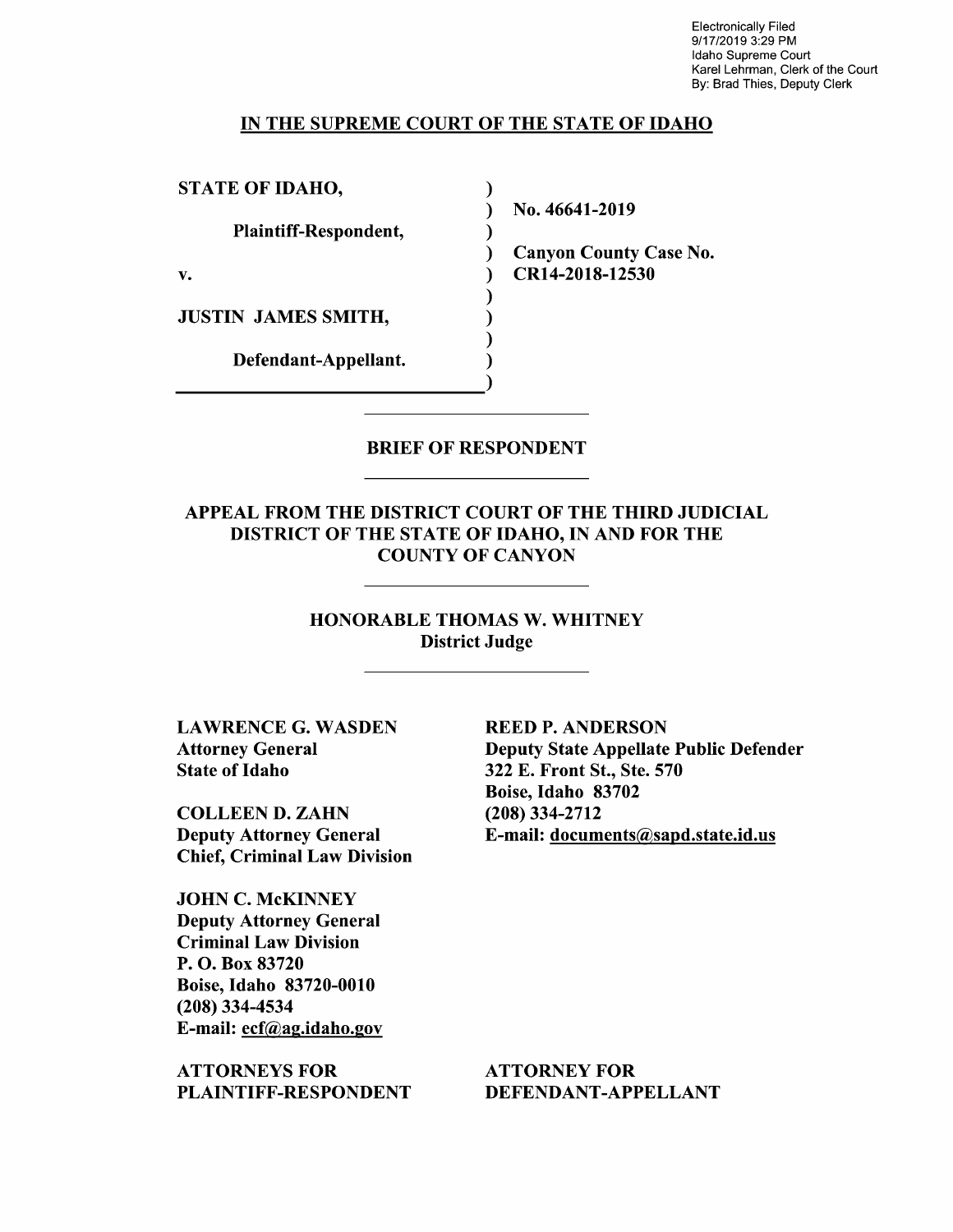# **TABLE OF CONTENTS**

|                 | Smith Has Failed To Show Error In The District Court's Order |  |
|-----------------|--------------------------------------------------------------|--|
| $A$ .           |                                                              |  |
| <b>B.</b>       |                                                              |  |
| $\mathcal{C}$ . | The District Court Correctly Denied Smith's Suppression      |  |
|                 |                                                              |  |
|                 |                                                              |  |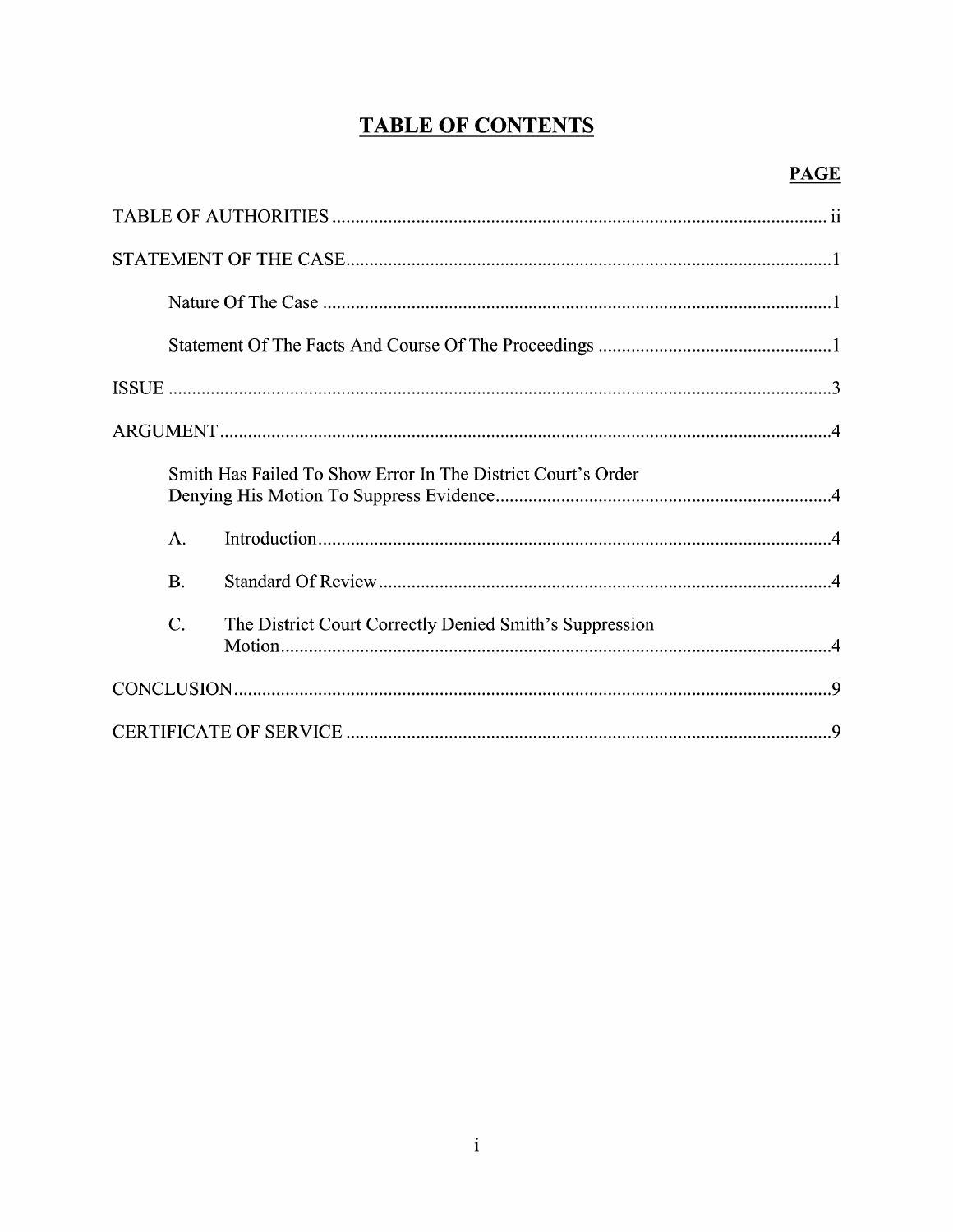# **TABLE OF AUTHORITIES**

| <b>CASES</b> | <b>PAGE</b> |
|--------------|-------------|
|              |             |
|              |             |
|              |             |
|              |             |
|              |             |
|              |             |
|              |             |
|              |             |
|              |             |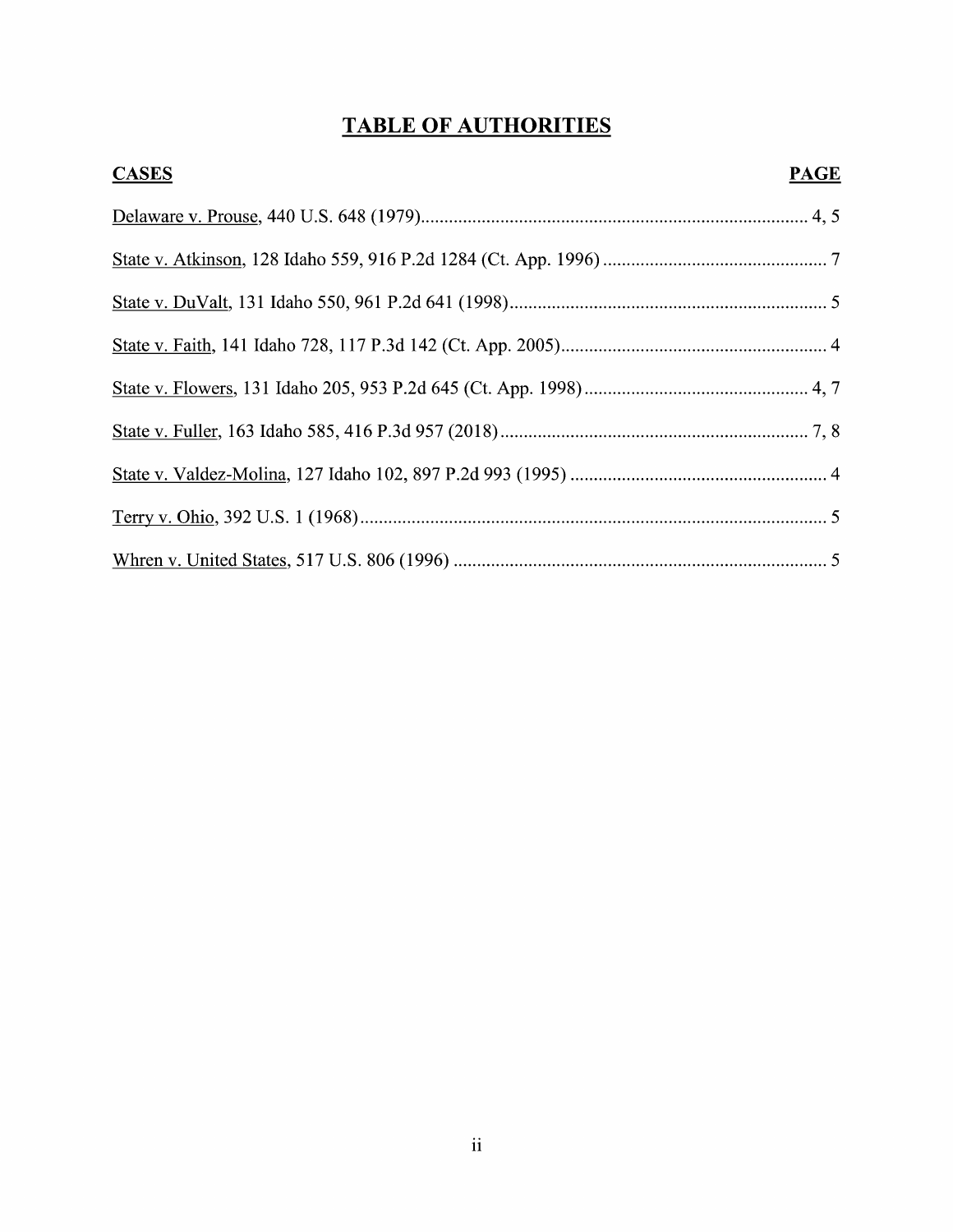### STATEMENT OF THE CASE

### Nature Of The Case

Justin James Smith appeals from the district court's order denying his motion to suppress evidence following his conditional guilty plea to felony driving under the influence ("DUI") (second felony DUI within 15 years).

## Statement Of The Facts And Course Of The Proceedings

According to the Presentence Report ("PSI"), the facts underlying Smith's conviction for

felony DUI are as follows:

The appended police report reflects that on June 21, 2018, Nampa Police Officer Poore arrived on scene where Sergeant Drinkwine had stopped a vehicle driven by Justin Smith. Sergeant Drinkwine had requested Officer Poore's assistance to conduct a DUI investigation. Sergeant Drinkwine had stopped the vehicle for swerving within its lane of travel and driving underneath the speed limit for quite some time. He advised that Mr. Smith's eyes were glossy, his speech was slurred and he admitted to drinking one beer.

Officer Poore made contact with Mr. Smith while he was seated in his vehicle. He could smell a strong odor of an alcoholic beverage coming from the vehicle. Mr. Smith admitted to having one beer about an hour before and a couple beers earlier in the day. Mr. Smith agreed to perform the standard field sobriety tests, which he failed. Officer Poore arrested Mr. Smith for DUI. Mr. Smith provided two breath samples, which indicated a BAC of .246 and .221. Since the two samples were outside of the .02 correlation a third sample was taken and it came back as .225. Officer Poore also located an open container of alcohol. Mr. Smith had also given Sergeant Drinkwine false information when he was first pulled over. Mr. Smith was transported to the Canyon County Jail and booked for felony DUI.

(PSI, pp.2-3.)

The state charged Smith with felony DUI, driving without privileges, possession of an open container of alcohol in a motor vehicle, and providing false information to an officer. (R., pp.11- 13, 21-22.) Smith, through counsel, filed a Motion to Suppress Evidence, alleging "that the State's evidence, including the statements of the Defendant, were obtained after defendant was illegally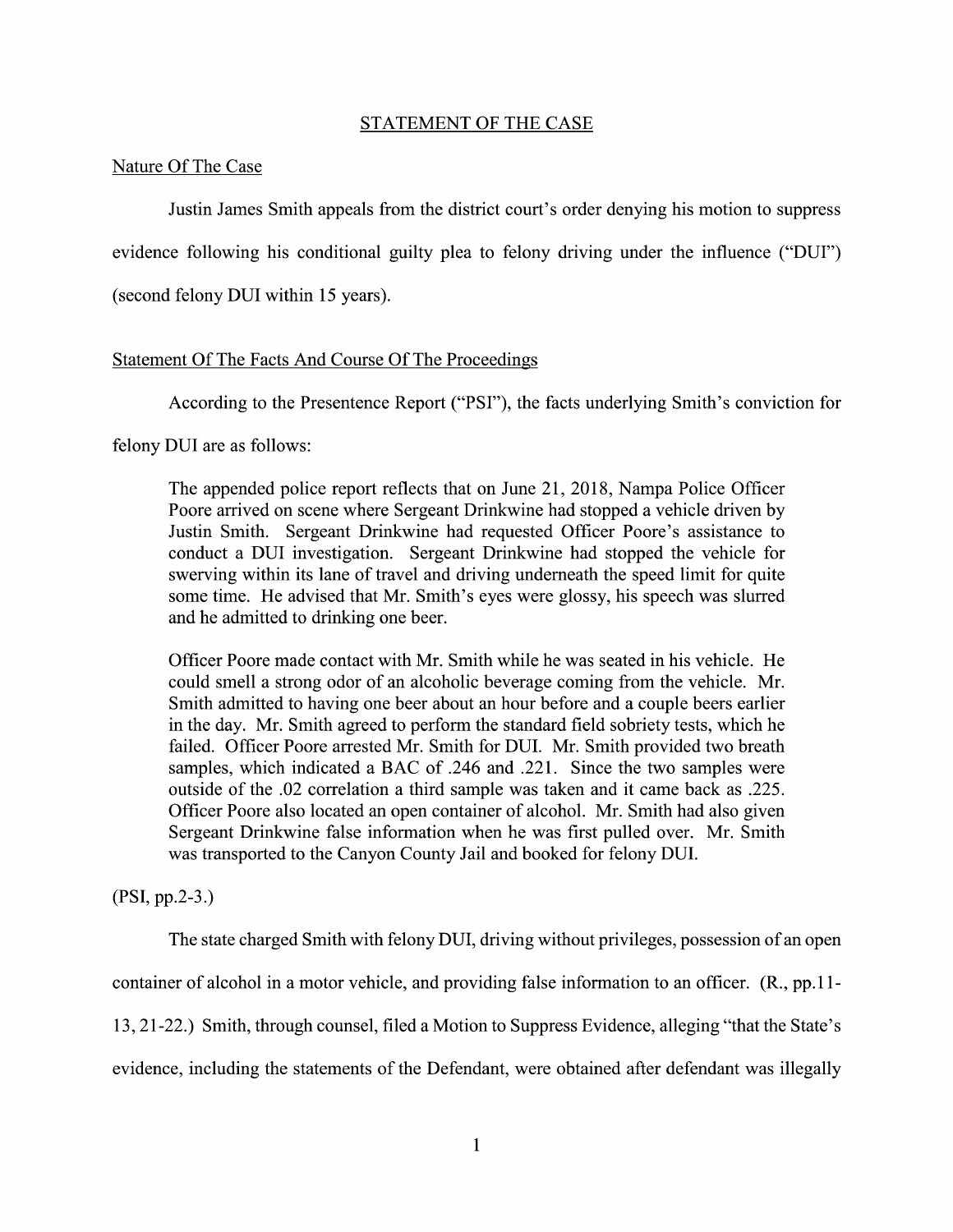pulled over and 'seized' without any reasonable suspicion and in violation of the Fourth Amendment of the United States Constitution and Article 1, § 17 of the Idaho Constitution." **(R.,**  pp.26-27.) The state filed an objection to the suppression motion. **(R.,** pp.40-45.) At the suppression hearing, only Nampa Police Department Sergeant John Drinkwine testified. (See generally  $8/17/18$  Tr., p.4, L.11 - p.38, L.17.) At the end of the hearing, the district court rendered an oral decision denying the motion. **(R.,** pp.46-47; 8/17/18 Tr., p.44, L.10-p.53, L.14.)

After Smith's suppression motion was denied, pursuant to a plea agreement preserving his right to appeal the suppression order, he entered a conditional plea to felony DUI and the remaining charges were dismissed. **(R.,** pp.50-68, 70-73; see generally 10/4/18 Tr.) The district court sentenced Smith to eight years, with two years fixed. **(R.,** pp.70, 74, 86-87.) Smith timely appealed from the judgment of conviction. **(R.,** pp.76-79.)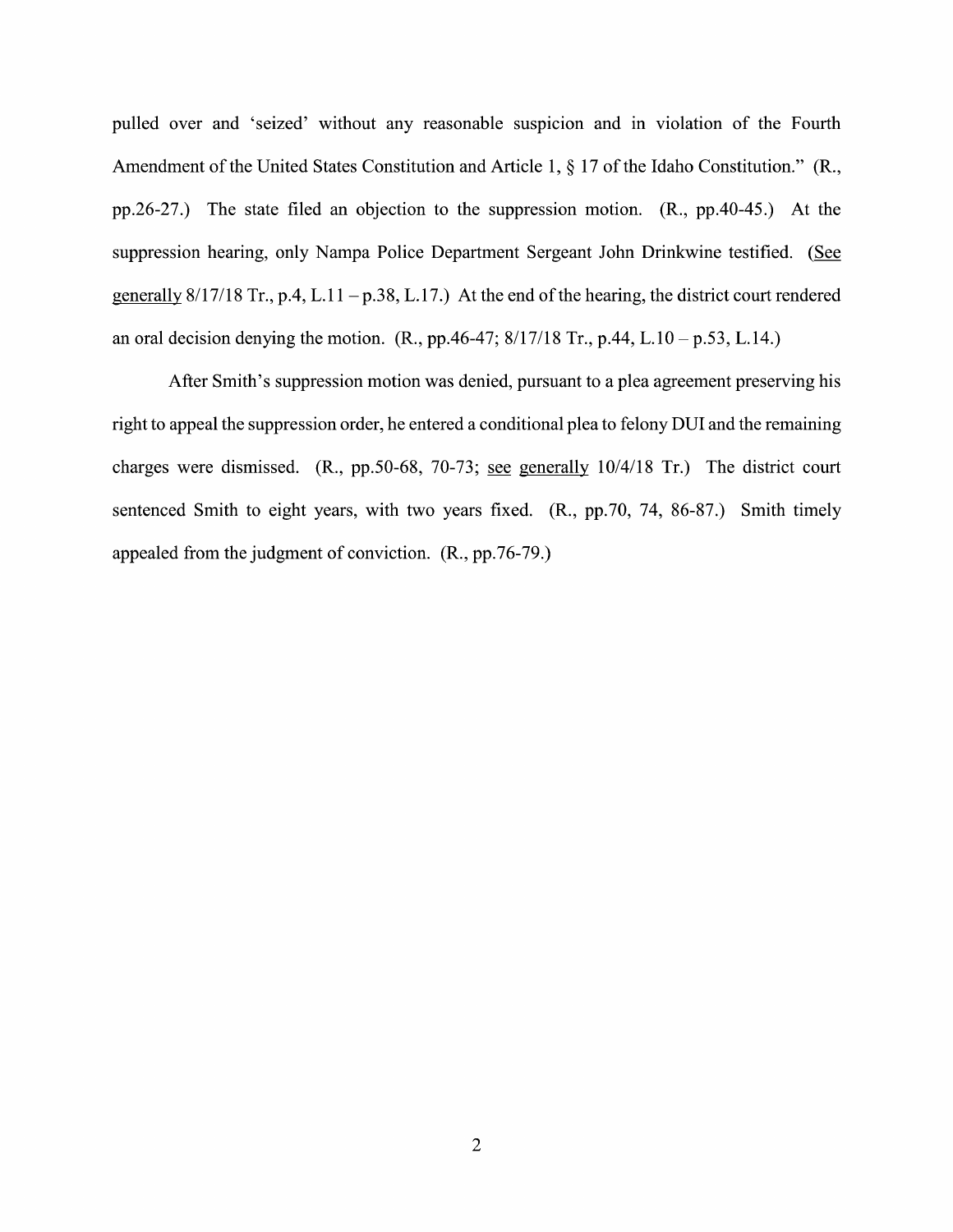## **ISSUE**

Smith states the issue on appeal as:

Did the district court err when it denied Mr. Smith's motion to suppress?

(Appellant's Brief, p.4.)

The State rephrases the issue as:

Has Smith failed to show error in the district court's order denying his motion to suppress evidence?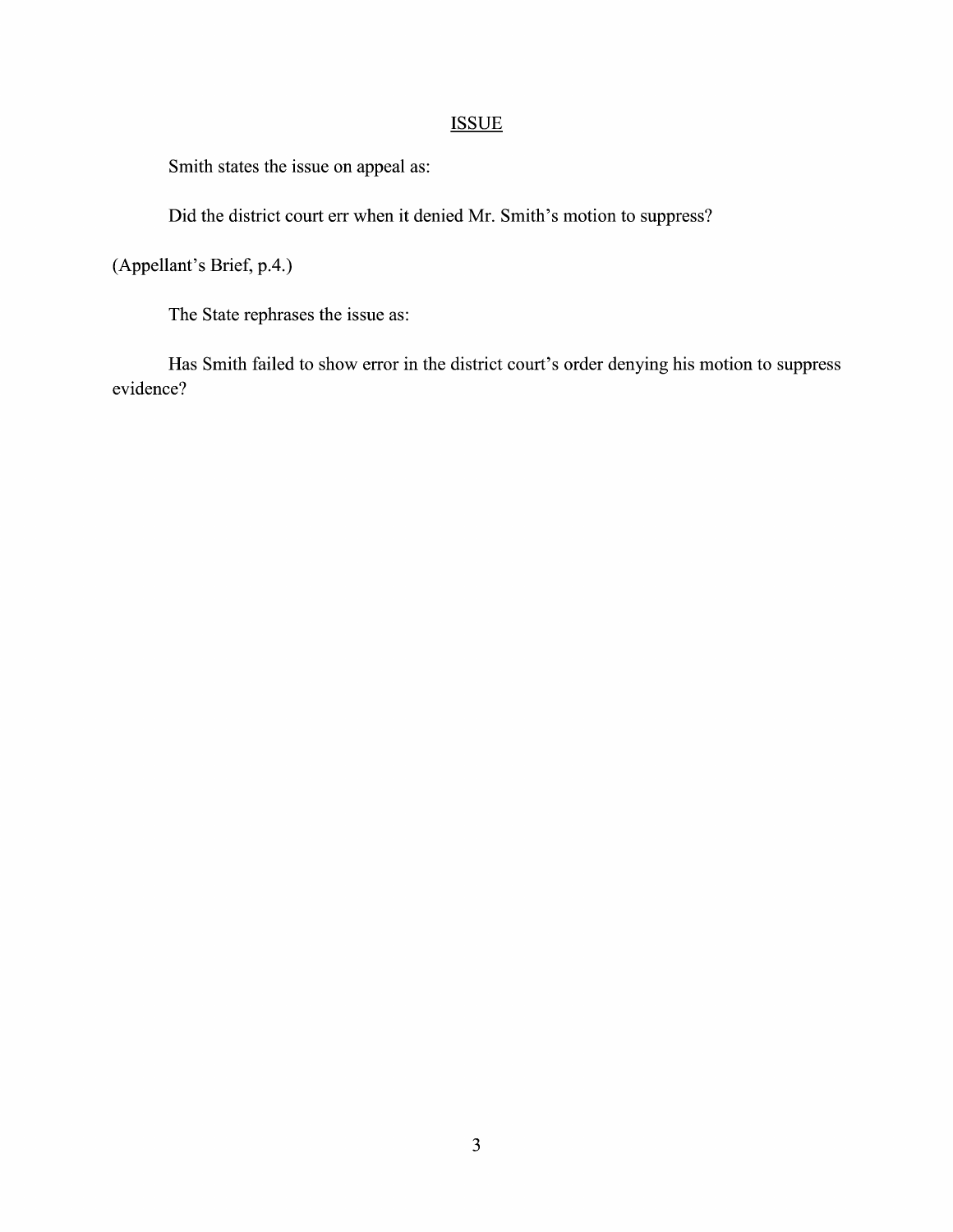#### ARGUMENT

## Smith Has Failed To Show Error In The District Court's Order Denying His Motion To Suppress Evidence

## A. Introduction

Challenging only the basis for the traffic stop, and "mindful that his driving pattern gave rise to reasonable suspicion for the officer to make the traffic stop[,]" Smith nonetheless asserts that "the district court erred when it denied his motion to suppress." (Appellant's Brief, p.1.) Smith has failed to establish error in the district court's correct application of the law to the facts found at the suppression hearing. The judgment of the district court should therefore be affirmed.

## B. Standard Of Review

"The standard of review of a suppression motion is bifurcated. When a decision on a motion to suppress is challenged, [the Court] accept[s] the trial court's findings of fact that are supported by substantial evidence, but  $\ldots$  freely review[s] the application of constitutional principles to the facts as found." State v. Faith, 141 Idaho 728, 729-30, 117 P.3d 142, 143-44 (Ct. App. 2005). At a suppression hearing, the power to assess the credibility of witnesses, resolve factual conflicts, weigh evidence, and draw factual inferences is vested in the trial court. State v. Valdez-Molina, 127 Idaho 102, 106, 897 P.2d 993, 997 (1995).

## C. The District Court Correctly Denied Smith's Suppression Motion

A routine traffic stop by a police officer constitutes a seizure of the vehicle's occupants and implicates the Fourth Amendment's prohibition against unreasonable searches and seizures. Delaware v. Prouse, 440 U.S. 648, 653 (1979); State v. Flowers, 131 Idaho 205, 208, 953 P.2d 645, 648 (Ct. App. 1998). Because a routine traffic stop is normally limited in scope and duration, it is more analogous to an investigative detention than a custodial arrest and therefore is analyzed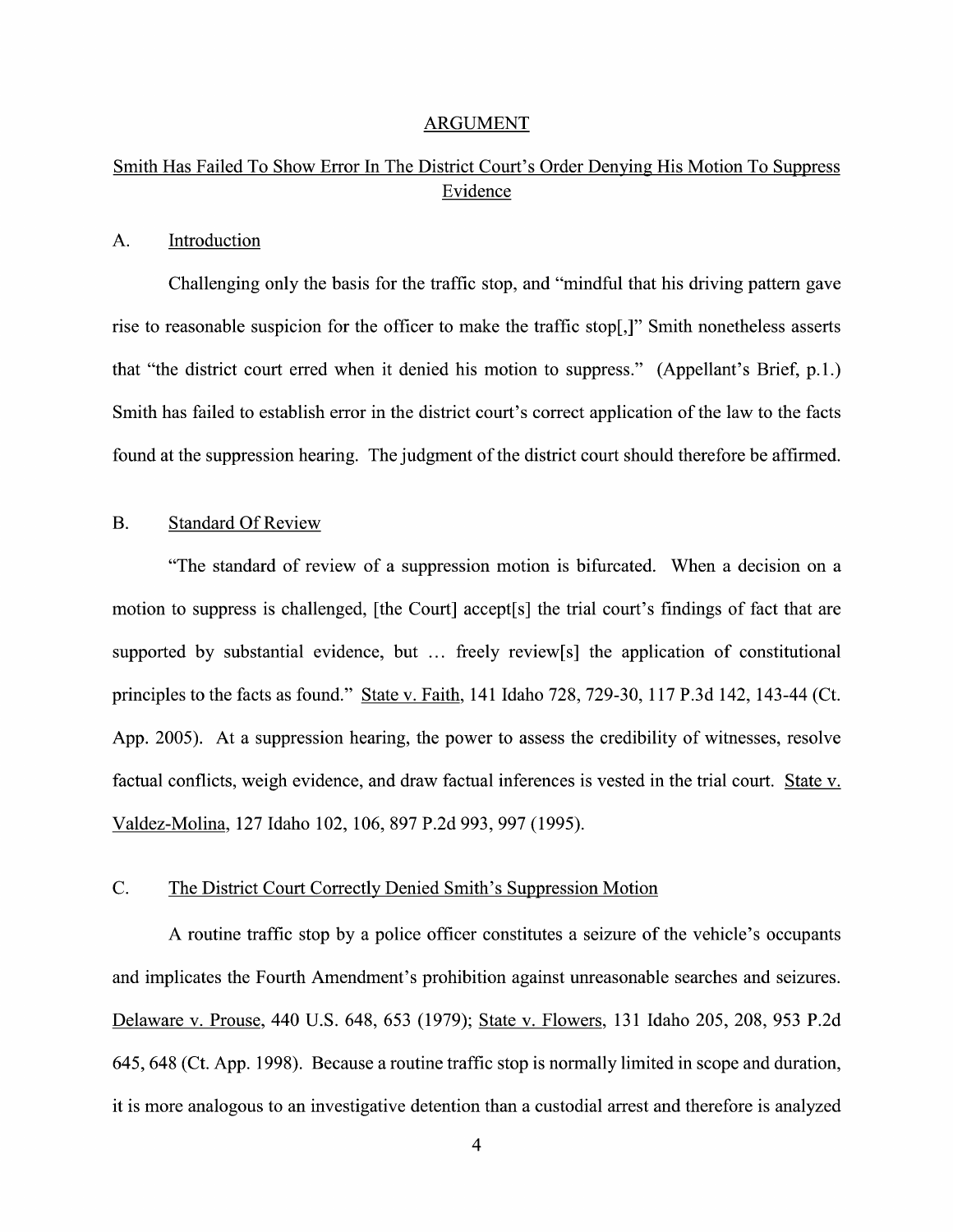under the principles set forth in Terry v. Ohio, 392 U.S. 1 (1968). Prouse, 440 U.S. at 653-54. Under Terry. an officer may lawfully stop a suspect for investigative purposes only when the officer has a reasonable suspicion that the person has committed or is about to commit a crime. Terry. 392 U.S. at 30; State v. DuValt, 131 Idaho 550, 552-53, 961 P.2d 641, 643-44 (1998).

Smith challenges the district court's conclusion that Sergeant Drinkwine had reasonable suspicion to make a traffic stop of Smith's vehicle. (See Appellant's Brief, pp.5-6.) An officer who has observed a traffic infraction, even if minor and insignificant, has reasonable suspicion to stop the driver who committed that infraction. Whren v. United States, 517 U.S. 806, 810 (1996). Sergeant Drinkwine testified at the suppression hearing as follows:

Q. And while you were on duty in that location did anything unusual catch your attention?

A. Yes, it did.

Q. And what was that?

A. A maroon red Mercury Mountaineer that was traveling on Greenhurst to the west as I was also headed that way noting that it was driving slowly for no apparent reason.

Q. When you say driving slowly, what do you mean by that?

A. The speed limit in that area is 35. It's a very nice wide open roadway with, you know, no parked cars on the side of the road, and it has parking lanes and sidewalks. So it's a big wide open roadway that you can see straight for a mile. And there were no other cars on the roadway, and the vehicle was traveling around 25 miles an hour in a 35 mile an hour zone.

Q. Why did that stand out to you?

A. Just because it was traveling slowly, and, the roadway, there was no apparent reason for it. There were no other cars on the roadway.

Q. Was it dark outside at that time  $-$ 

A. Yes, it was.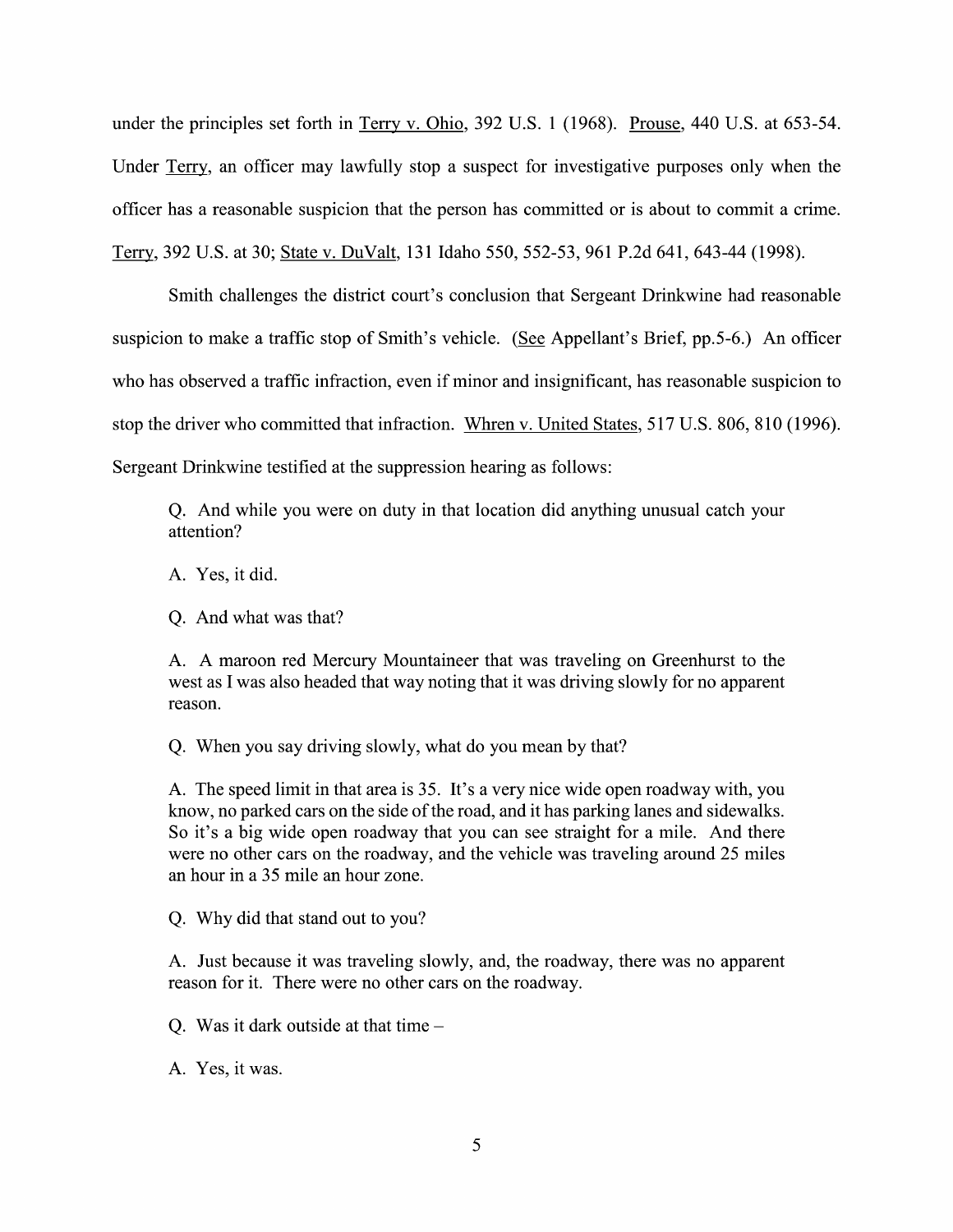$Q<sub>1</sub> - 1:00$  in the morning? Is that an uncommon thing for an individual to be driving 10 miles under the speed limit at night?

A. Sometimes but not always.

Q. What were the weather conditions like?

A. Clear.

Q. What was the road condition like?

A. Decently lit, clear, and no traffic

Q. Okay. Now as you followed this – how long did you follow this vehicle?

A. I ended up following for a little over a mile. . . . In that next area, which goes up to a 45 zone, it never reached that speed. And then I noted that it was weaving within its lane of travel going from the fog line to the lane divider or yellow line to the lane divider or yellow line several times.

Q. Based on your training and experience is that normal driving behavior?

A. No, it is not.

Q. Based on your training and experience is it normal to drive 10 miles under the speed limit in good conditions even if it's nighttime?

A. No.

 $(8/17/18$  Tr., p.10, L.18 – p.12, L.19.)

Sergeant Drinkwine explained that Smith drove into a large subdivision, but soon came back out and continued to travel "west on Greenhurst and again drove approximately 10 miles an hour under the speed limit until [he] stopped [the vehicle]."  $(8/17/18 \text{ Tr}., p.12, L.23 - p.13, L.23.)$ The officer further testified that Smith's vehicle "was varying in its weaving," "it wasn't like it was back and forth back and forth 15 times, but it had traveled from the fog line to the centerline numerous times." (8/17/18 Tr., p.14, Ls.9-17.)

 The district court's basis, in part, for finding the officer had reasonable suspicion to conduct a traffic stop was the officer's testimony that, as he followed Smith's vehicle, he saw it weave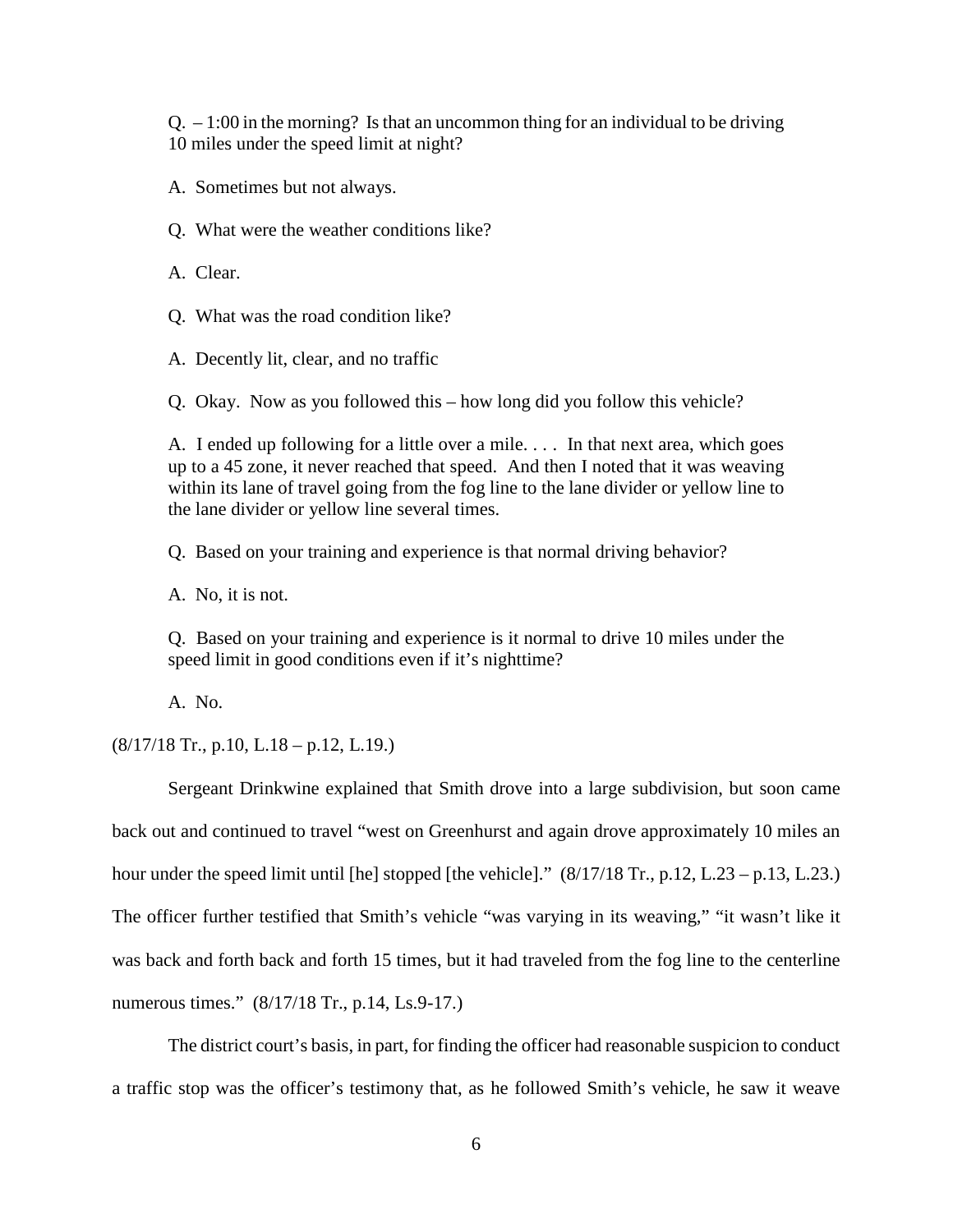numerous times "from fog line to lane divider line over the course of one mile of driving." (Tr.,  $p.46$ , L.20 –  $p.47$ , L.1.) The second aspect of Smith's driving that added to the court's "reasonable" suspicion" determination was that Sergeant Drinkwine "did pace the defendant's vehicle, and that it was, in fact, going 10 miles per hour approximately under the speed limit throughout the entire period of one mile of observation" (Tr., p.47, Ls.3-8), and after Smith pulled into a subdivision and soon reentered the main road, Smith's vehicle passed "a 45 mile per hour sign and again goes below the speed limit" (Tr., p.47,  $L.25 - p.48$ , L.4).

On appeal, Smith is mindful of two decisions by the Idaho Court of Appeals: (1) State v. Atkinson, 128 Idaho 559, 561, 916 P.2d 1284, 1286 (Ct. App. 1996) ("[Officer] saw Atkinson's vehicle twice in two blocks of travel veer to the left and touch or cross over the center line. After the second such movement to the left, the vehicle swerved back across its lane of travel and touched the fog line on the extreme right side of the traffic lane."), and (2) State v. Flowers, 131 Idaho 205, 208, 953 P.2d 645, 648 (Ct. App. 1998) (affirmed magistrate holding that "[Flowers'] slow speed, hugging of the fog line, weaving in his lane of travel, crossing the fog line to the width of a tire, and then moving left to touch the center line one or two times, all within a mile or two, give rise to reasonable suspicion."). (See Appellant's Brief, p.6.) As seen in the above parentheticals, both Atkinson and Flowers support the district court's denial of Smith's motion to suppress, as Smith drove from fog line to lane divider numerous times (similar to Atkinson), and was going 10 miles per hour under the speed limit and weaving (similar to Flowers).

More recently, in State v. Fuller, 163 Idaho 585, 416 P.3d 957 (2018), the Idaho Supreme Court made clear that, although an *isolated* instance of traveling over a fog line does not constitute reasonable suspicion for a traffic stop, such driving, combined with other factors, may. Fuller explained: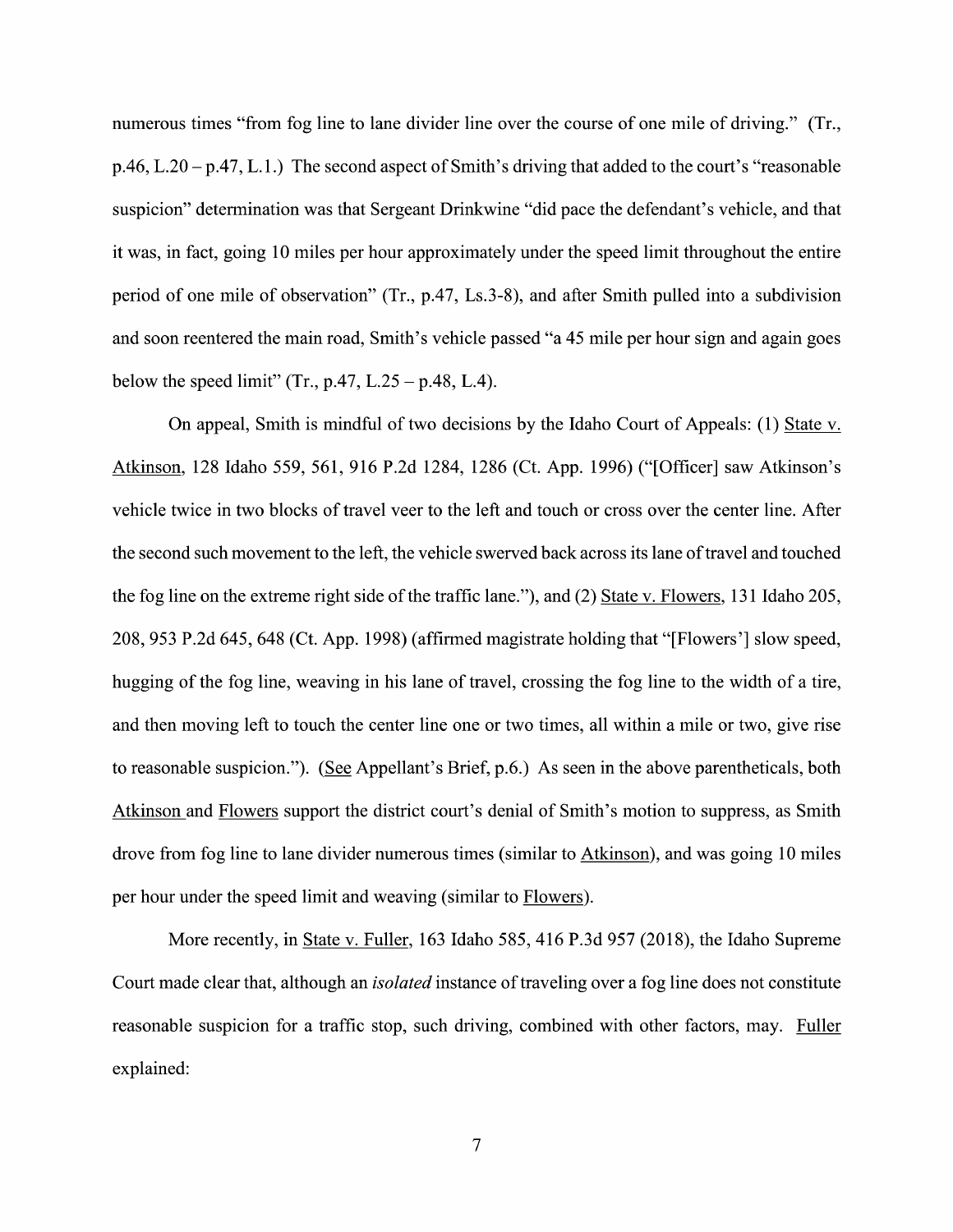[State v. Neal, 159 Idaho 439, 362 P.3d 514 (2015)] was unequivocally clear that an *isolated* incident of touching the fog line does not violate section 49-637(1). And given that the fog line does not signify a formal lane barrier, an *isolated* incident of temporarily crossing the fog line likewise does not violate section 49- $637(1)$ . ...

We reiterate the rule recently pronounced in *Neal* by emphasizing that the fog line, if present, does not serve to demarcate the boundary of the lane of travel. If present, the fog line serves as point 0f reference that is geared toward ensuring fog line, if present, does not serve to demarcate the boundary of the lane of travel.<br>If present, the fog line serves as a point of reference that is geared toward ensuring<br>drivers' safety. *Neal*, 159 Idaho at 447, 362 P. in this statute is to prevent dangerous, unsafe movement out of a lane of traffic and into another lane of traffic."). The fog line is especially useful When driving in inclement weather or when driving conditions are otherwise adverse. Merely that a tire temporarily touches or crosses the fog line will not by itself gives rise to a reasonable, articulable suspicion that section  $49-637(1)$  has been violated. To be sure, driving onto or across the fog line may be considered when evaluating whether an overall pattern of erratic or unsafe driving give rise to a reasonable, articulable suspicion that section  $49-637(1)$  has been violated under the totality of circumstances. But that suspicion must be based 0n more than one tire temporarily touching or briefly crossing the fog line.

Fuller, 163 Idaho at 590, 416 P.3d at 962 (emphasis added).

 $\ldots$  .

This case involves more than just an isolated instance Where Smith's vehicle went onto the fog line. As summarized by the district court, not only did Sergeant Drinkwine testify that Smith's vehicle weaved numerous times "from fog line to lane divider line over the course of one mile driving"  $(8/17/18$  Tr., p.46, L.20 – p.47, L.1), he also testified that Smith's vehicle was consistently traveling 10 miles under the speed limit (8/17/18 Tr., p.47, Ls.3-8). Therefore, under the totality 0f the circumstances, Sergeant Drinkwine had reasonable, articulable suspicion that Smith's driving pattern was erratic.

Because Smith was traveling 10 miles under the speed limit for about a mile, and weaved numerous times from fog line to lane divider, Sergeant Drinkwine had a reasonable, articulable suspicion to stop Smith's vehicle in order to investigate his apparent inability to drive in a normal and safe manner.